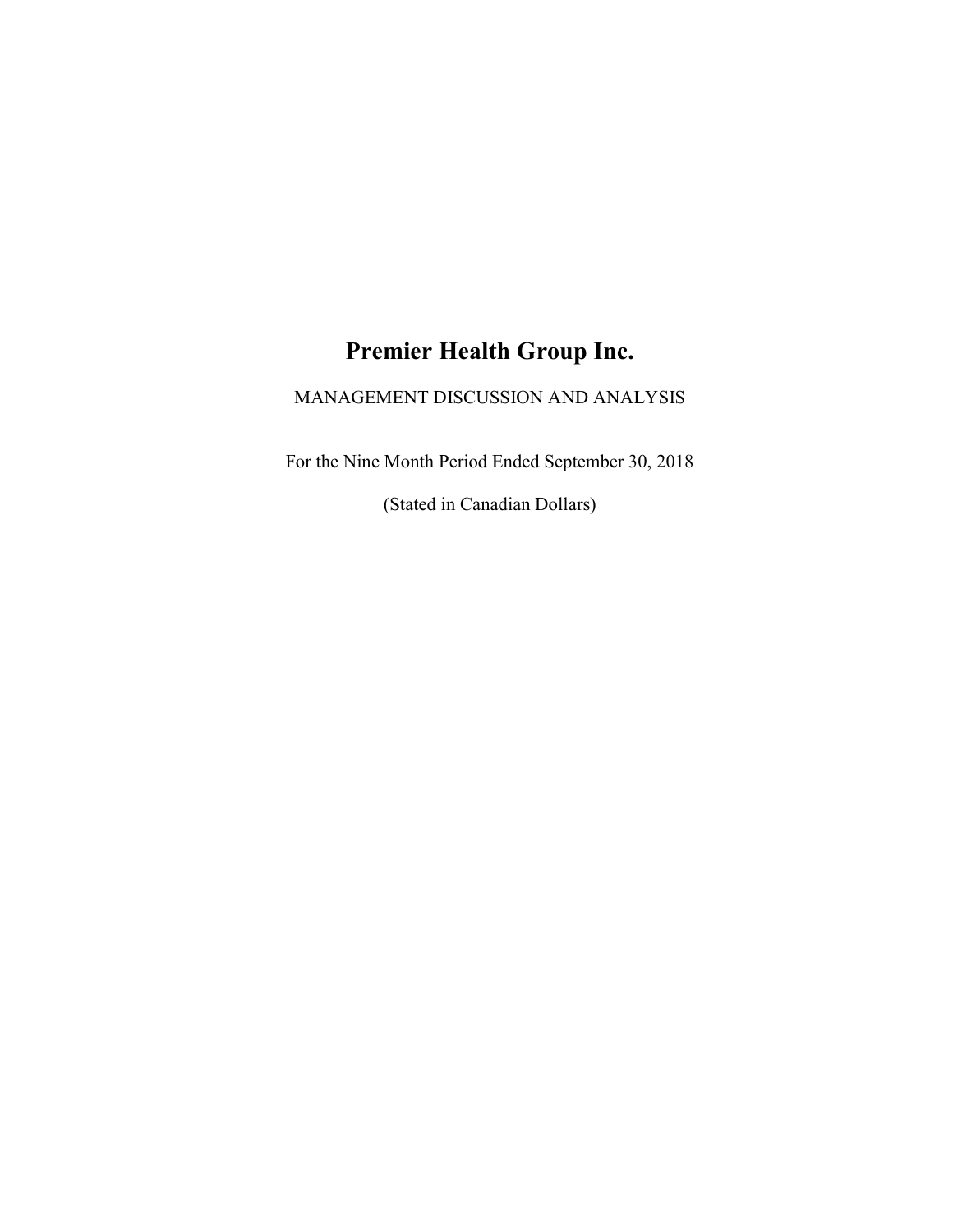# INTRODUCTION

# Basis of Discussion & Analysis

This Interim management's discussion and analysis ("MD&A") for Premier Health Group Inc. ("Premier Health" or the "Company") is dated as of November 29, 2018 and should be read in conjunction with the Company's unaudited condensed consolidated interim financial statements for the nine-month period ended September 30, 2018, and the related notes thereto. The condensed consolidated interim financial statements were prepared in accordance with International Financial Reporting Standards ("IFRS") as issued by the International Standards Board ("IASB"). All dollar amounts are in Canadian dollars, unless otherwise indicated.

All statements other than statements of historical fact in this Annual MD&A are forward-looking statements. These statements represent the Company's intentions, plans, expectations and beliefs as of the date hereof, and are subject to risks, uncertainties and other factors of which many are beyond the control of the Company. These factors could cause actual results to differ materially from such forwardlooking statements. Readers should not place undue reliance on these forward-looking statements. The Company undertakes no obligation to publicly revise these forward-looking statements to reflect subsequent events or circumstances.

Additional information relating to the Company can be located on the SEDAR website at www.sedar.com.

# General

The Company was incorporated on September 13, 2013 under the Business Corporations Act (British Columbia) as Proelium MMA Acquisition Corp., a wholly owned subsidiary of Web Watcher Systems Ltd. ("Web Watcher"). The Company became a reporting issuer as a result of the plan of arrangement carried out by Web Watcher dated October 23, 2013.

On July 9, 2015, the Company changed its name to Premier Health Services Inc. and on September 18, 2015 changed to its current name Premier Health Group Inc.

On June 17, 2016, the Company completed acquisition (99.9%) of a multidisciplinary rehabilitation business located in Santiago, Dominican Republic ("PremierDR"). The acquisition price was \$1,931,700 CND (US\$ 1,500,000). The purchase price is supported by the audited financial statements of Clinicas as of December 31, 2014 and 2015. The acquisition was financed by convertible promissory in the amount of US\$ 1,500,000. Note is a 5-year, 8.5% interest bearing, due on June 17, 2021. The holder of the Promissory Note has the right to convert (at any time) any outstanding balance of the principal and interest of the Promissory Note into common shares of the Company at C\$0.25 per share. The Company has the right to prepay any amount of the outstanding principal and the interest of the Promissory Note without a penalty before the due date of the Promissory Note. The Note is secured by a general security agreement.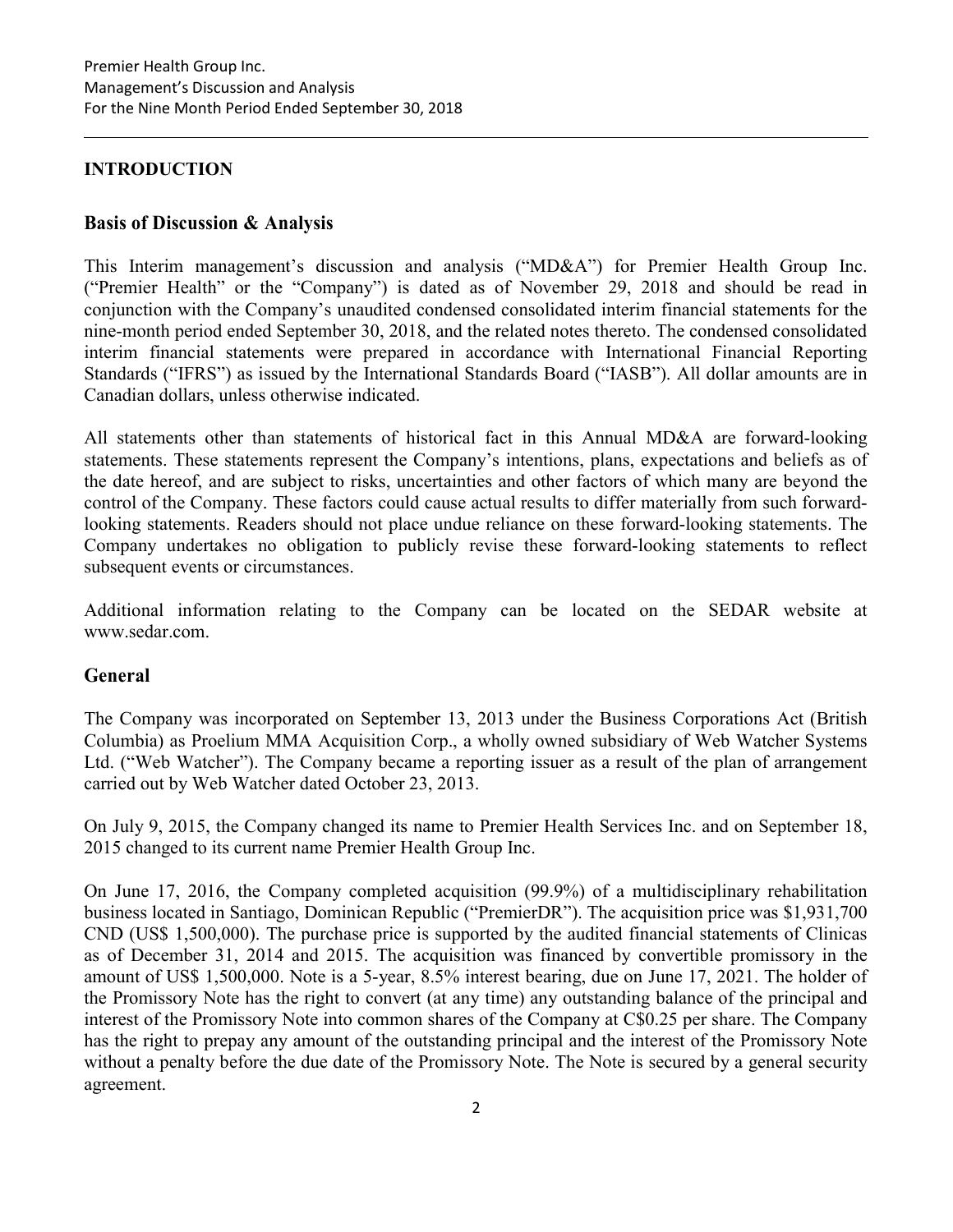On April 17, 2018, the Company entered into a share purchase agreement as amended May 1, 2018 (the "Purchase Agreement") with the Company's CEO, who is also the former sole shareholder of Clinicas (the "Purchaser"). The terms of the Purchase Agreement are detailed in Note 12 of the interim financial statements for the quarter ended September 30, 2018. This Purchase Agreement constitutes a discontinued operation involving the loss of control of Clinicas by the Company as at December 31, 2017. Under IFRS 5 there is sufficient probability of the sale of PremierDR that the Company recorded Premier DR as a discontinued business, although the business of the company as of the date of this Management Discussion and Analysis remains unchanged.

On July 25, 2018, the Company had completed a non-brokered private placement raising aggregate gross proceeds of \$3,555,000 on issuance issued of an aggregate of 14,220,000 Common Shares at a subscription price of \$0.25 per Common Share.

On August 1, 2018, the Company had completed the acquisition of all the issued and outstanding shares of HealthVue Ventures Ltd. ("HealthVue") thereof in consideration of \$1,000,000 in cash and an aggregate of 12,000,000 common shares of the Company at a deemed price of \$0.25 per share, of which 10.800.000 of such shares are restricted from trading with 1/6 released from the restriction every 6 months commencing January 30, 2019.

On August 14, 2018 the Company had issued 4,000,000 stock options to Directors, Officers, Consultants and employees exercisable at \$0.50 per share for a five-year term from date of grant.

Our head office registered, and records office is located at 440-890 W Pender St, Vancouver, BC V6C 1J9.

# THE COMPANY AND BUSINESS

# Company Overview

The Company was incorporated under the Business Corporations Act (British Columbia) on September 13, 2013. On August 1, 2018, the Company acquired HealthVue. The Company's main revenue is generated from the operation and management of primary care clinics.

HealthVue operates 4 primary care clinics based in the Lower Mainland in British Columbia. The clinics are fully digitized and inter-connected using the latest in healthcare technology. Over the past 18 months, HealthVue has been one of the pioneers of incorporating bricks and mortar locations with telemedicine as a form of healthcare delivery to their patients. They have also been one of the few clinics offering 24/7 real-time online booking for their patients through their website and app – available free of charge on the iOS and Android platforms.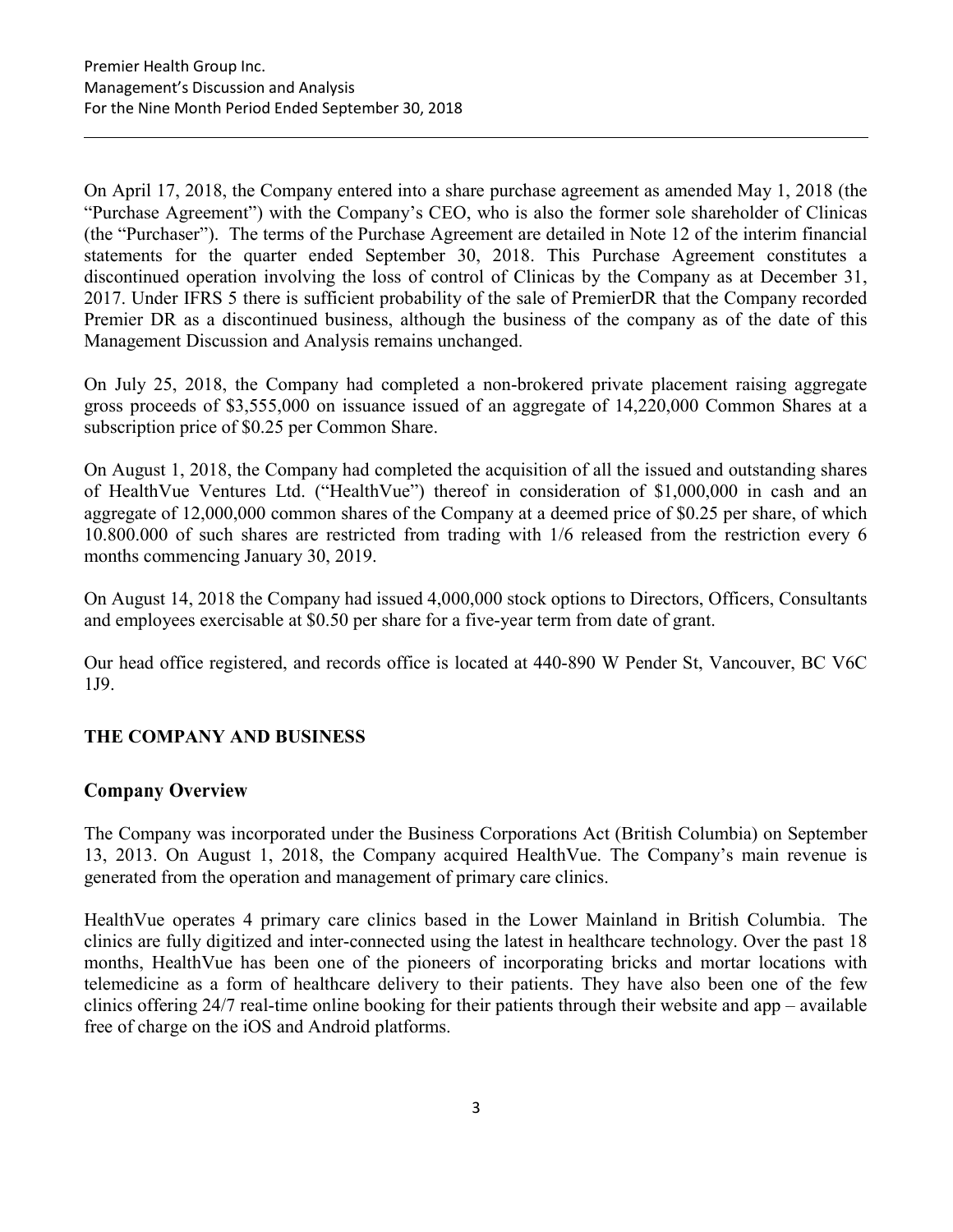HealthVue is focused on developing proprietary technology to deliver quality healthcare through the combination of connected primary care clinics with telemedicine and artificial intelligence (AI). The company is planning to aggressively grow its patient base through acquisition and organic growth over the next 12 months. In addition to primary care clinics, Premier Health is planning on acquiring, and/or partnering with, other businesses and technologies that complement its business plan. This patient centric approach has been very well received and the company will continue to find ways to improve access to convenient and efficient healthcare.

PremierDR was incorporated in 2010 in the Dominican Republic by Brenda Rasmussen. PremierDR became a 99.99% owned subsidiary of Premier Health Group Inc., ("Premier Group") effective June 17, 2016. As at December 31, 2017, PremiereDR is considered and is recorded as a discontinued operation involving the loss of control of Clinicas by the Company.

|                   | Q4 2018                  | 03 2018<br>(1) | 02 2018<br>(1)           | Q1 2018<br>(1) | Q4 2017<br>(1) | 03 2017   | Q <sub>2</sub> 2017 | Q1 2017    |
|-------------------|--------------------------|----------------|--------------------------|----------------|----------------|-----------|---------------------|------------|
| Revenue           | ۰                        | (500, 749)     | (56, 573)                | (49, 737)      | (57,020)       | (78, 975) | (86, 618)           | (72, 751)  |
| Fees paid to      |                          |                |                          |                |                |           |                     |            |
| <b>Doctors</b>    | ۰                        | 323,041        |                          | -              |                | -         |                     |            |
| Expenses          | $\blacksquare$           | 919,701        | 185,280                  | 178,014        | 490,962        | 189,029   | 219,675             | 195,615    |
| Other (income)    |                          |                |                          |                |                |           |                     |            |
| expense           | $\blacksquare$           | (28, 377)      | 38,609                   | 38,423         | (28, 685)      | (80,446)  | (155, 369)          | (347, 791) |
| Net income (loss) |                          |                |                          |                |                |           |                     |            |
| for the period    | $\overline{\phantom{a}}$ | (713, 616)     | (167, 316)               | (166, 700)     | (187, 626)     | (29,608)  | 22,312              | 224,927    |
| Income (Loss) per |                          |                |                          |                |                |           |                     |            |
| common share      | ۰                        | (0.25)         | (0.01)                   | (0.00)         | (0.01)         | (0.00)    | 0.00                | 0.01       |
| Total assets      | ۰                        | 6,655,638      | 302,995                  | 343,082        | 410,810        | 805,916   | 830,948             | 868,521    |
| Total liabilities | $\overline{\phantom{a}}$ | 1,765,236      | 1,593,041                | 1,464,540      | 1,369,953      | 1,559,532 | 1,531,328           | 1,492,353  |
| Dividends         |                          |                |                          |                |                |           |                     |            |
| declared          |                          |                | $\overline{\phantom{a}}$ | ۰              |                |           | ۰                   |            |

# SELECTED QUARTERLY INFORMATION

(1) These amounts are shown including the revenues and expenses from the discontinued operations. For the three month period ended September 30, 2018 the Company incurred a loss of \$713,616 as compared to net loss of \$29,608 for the same period in 2017. The Company reported revenues for the three months ended September 30, 2018 of \$62,669 (2017: \$78,975) from the rehabilitation business and \$438,080 (2017: \$Nil) from the new telemedicine business. The net loss for the period ended September 30, 2018 was mainly due to \$336,389 (2017: \$Nil) of stock based compensation; \$323,041 (2017: \$Nil) of fees paid to doctors; and \$138,975 (2017: \$Nil) of marketing and advertising.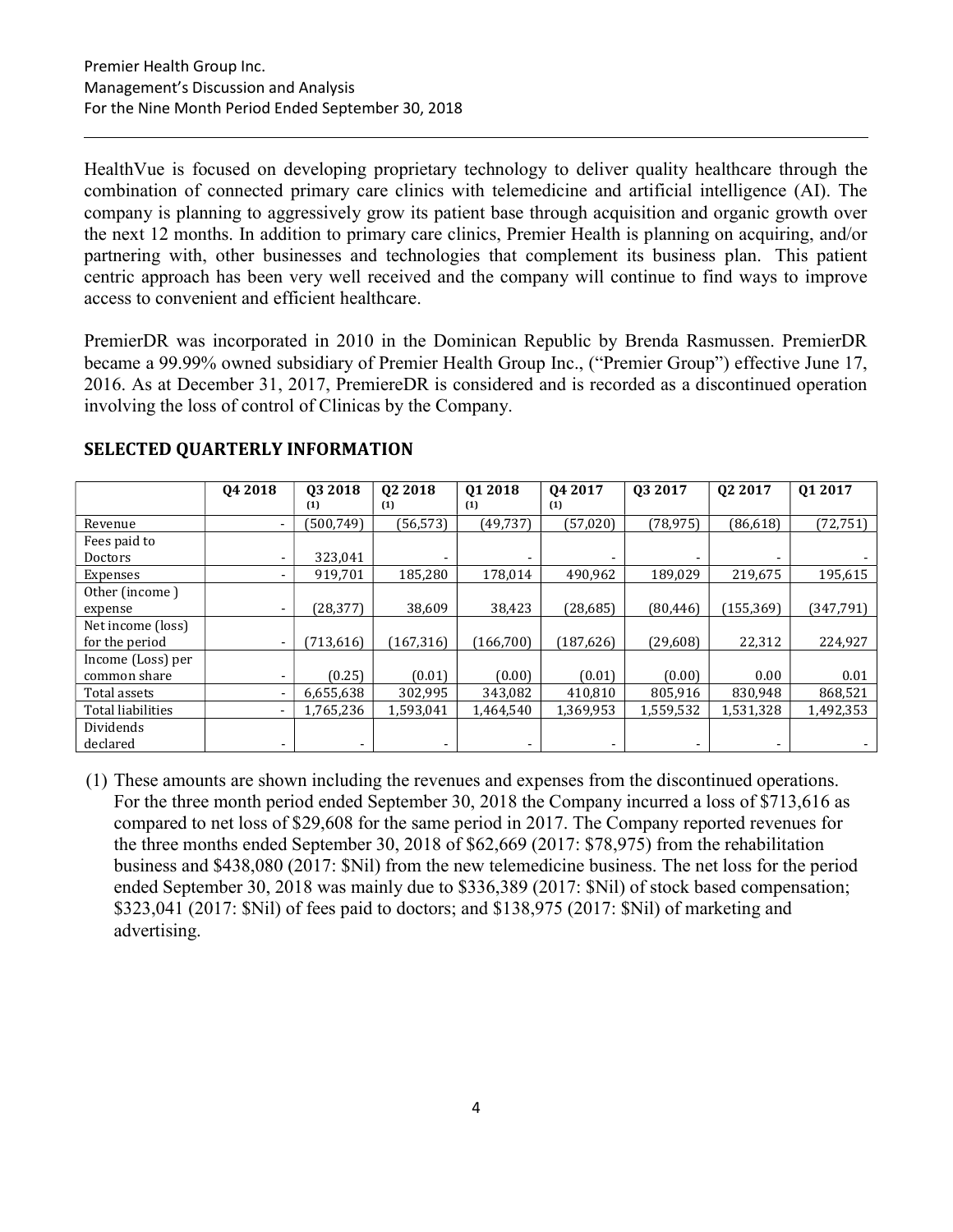# SELECTED ANNUAL INFORMATION

|                                   | 2017       | 2016        | 2015      |
|-----------------------------------|------------|-------------|-----------|
| Revenue                           |            |             |           |
| Expenses                          | 726,204    | 305,866     | 25,540    |
| Other (income) expense            | (612, 399) | 1,838,036   |           |
| Loss from discontinued operations | 73.715     | 161,299     |           |
| Net income (loss) for the period  | (187, 520) | (2,305,201) | (25, 540) |
| Income (Loss) per common share    | (0.02)     | (0.17)      | (255, 40) |
| Total assets                      | 410,810    | 758,806     | 4,699     |
| <b>Total liabilities</b>          | 1,369,953  | 1,433,349   | 43,315    |
| Dividends declared                | -          | -           |           |

The consolidated financial statements have been prepared in accordance with IFRS as issued by the International Accounting Standards Board ("IASB") and interpretations of the International Financial Reporting Interpretations Committee ("IFRIC").

The consolidated financial statements are presented in Canadian dollars, which is the functional currency of the parent Company, while the functional currency of its subsidiary, Clinicas, is the Dominican Peso. These consolidated financial statements have been prepared on a historical cost basis, except for certain financial instruments classified as fair value through profit or loss, and available-forsale, which are stated at their fair value. In addition, these consolidated financial statements have been prepared using the accrual basis of accounting, except for certain cash flow information.

# FINANCIAL POSITION

At September 30, 2018, the Company had current assets of \$2,379,716 and current liabilities of \$1,765,236. At September 30, 2018, the Company had working capital of \$614,480 compared to working capital deficiency of \$1,313,285 at December 31, 2017. Included in current liabilities is the debt portion of the five year term debenture of \$1,261,195 based on accounting treatment however it isn't contractually due currently therefore, if it was recorded as long term, or converted into equity, working capital would increase by that amount. The Company has to rely upon the sale of equity securities primarily through private placements for the cash required for acquisition and operating expenses.

# Additional Disclosure for Venture issuers without Significant Revenue

The Company has generated \$438,080 in revenue from the new Healthvue clinics compared to \$Nil for the period ended September 30, 2017. The net loss in the period included is mainly due to the non-cash expense of stock based compensation of \$336,389 and current accretion and interest of the debenture in the amount of \$230,959, physician fees in the amount of \$323,041, wages & salaries in the amount of \$164,175 and marking fees in the amount of \$138,975. The other losses pertains foreign exchange loss of \$48,655 and loss from discontinued operations of \$68,345 The discontinued operation has generated \$168,979 in revenue compared to \$238,344 during the nine month period ended September 30, 2018.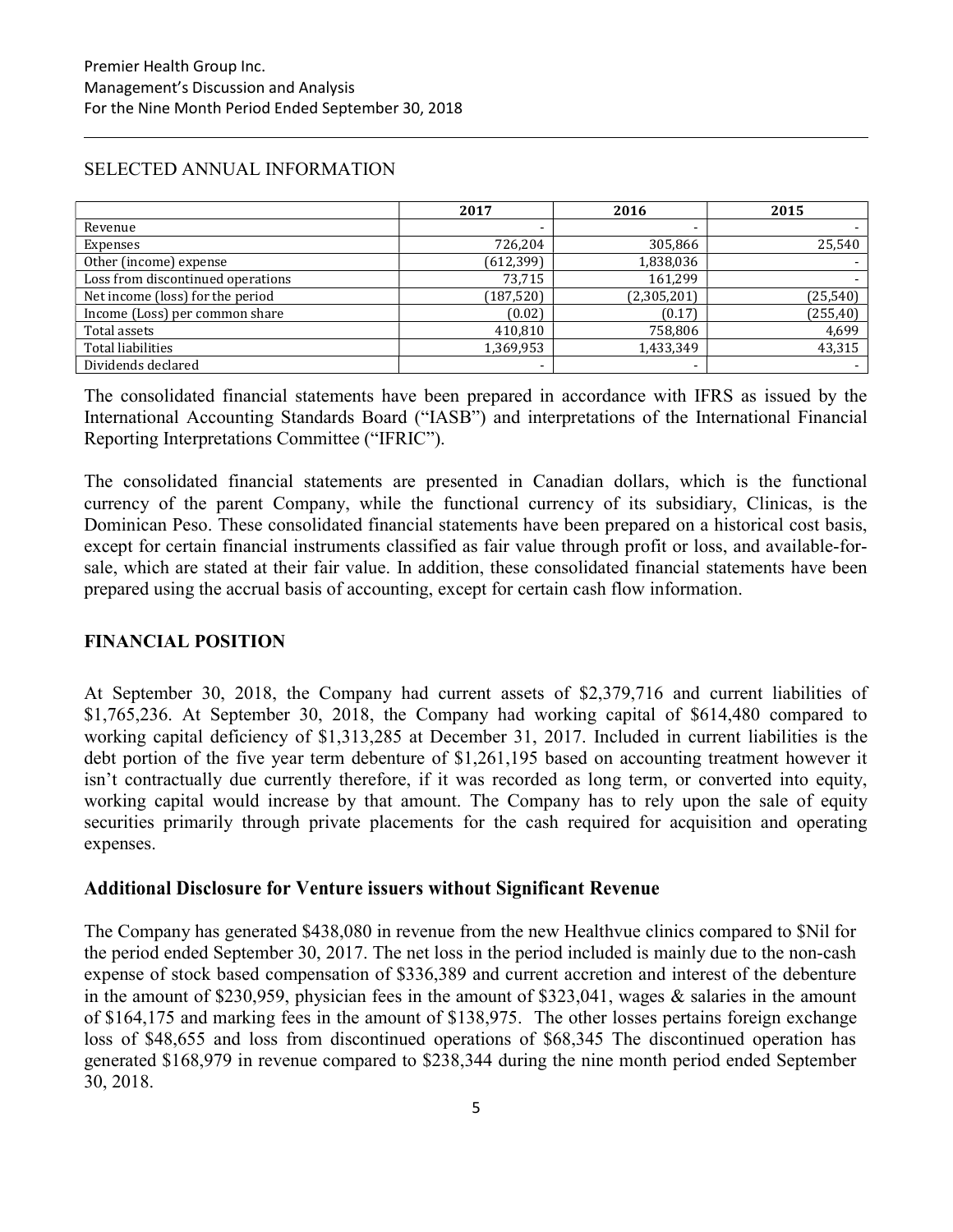The amount of debenture outstanding as of September 30, 2018 is \$1,931,700 with \$880,845 recorded in equity, and the balance of \$1,336,900 in liabilities. This reflects the present value of the debt and interest payments discounted at a rate of 26.6% approximating the interest rate that would have been applicable to convertible debentures issued by similar size competitors in the same industry at the time the debentures were issued.

# LIQUIDITY AND CAPITAL RESOURCES

# Changes in Cash Position

|                                                     | <b>For the Period Ended</b> |            |
|-----------------------------------------------------|-----------------------------|------------|
|                                                     | Sept. 30,                   | Sept. 30,  |
|                                                     | 2018<br>\$                  | 2017<br>S  |
| Cash (used in) /provided by:                        |                             |            |
| Net cash (used in) operating activities             | (681,301)                   | (123, 767) |
| Net cash (used in) provided by investing activities | (866, 413)                  | 706,390    |
| Net cash provided by financing activities           | 3,690,463                   | (593, 615) |
| Increase (decrease) in cash                         | 2,142,749                   | (10,992)   |
| Cash, beginning of period                           | 451                         | 15,610     |
| Cash, ending of period                              | 2,143,200                   | 4,618      |

The Company had cash of \$2,143,200 at September 30, 2018 compared to \$4,618 at September 30, 2017. During the period ended September 30, 2018, the Company had cash outflows from operations of (\$681,301) compared to (\$123,767) in 2017.

Cash used in investing activities during the period ended September 30, 2018 was (\$866,413) compared to cash provided by investing activities of \$706,390 for the period ended September 30, 2017 mainly due to the sale of investments held by the Company in 2017. During the period ended September 30, 2018, the Company paid \$999,967 in cash as part of the consideration piad for the acquisition of Healthvue.

Cash provided by financing activities during the period ended September 30, 2018 was 3,690,463 compared to cash used in financing activities of \$593,615 for the period ended September 30, 2017 mainly due to the closing of a non-brokered private placement of 14,220,000 common shares for gross proceeds of \$3,555,000.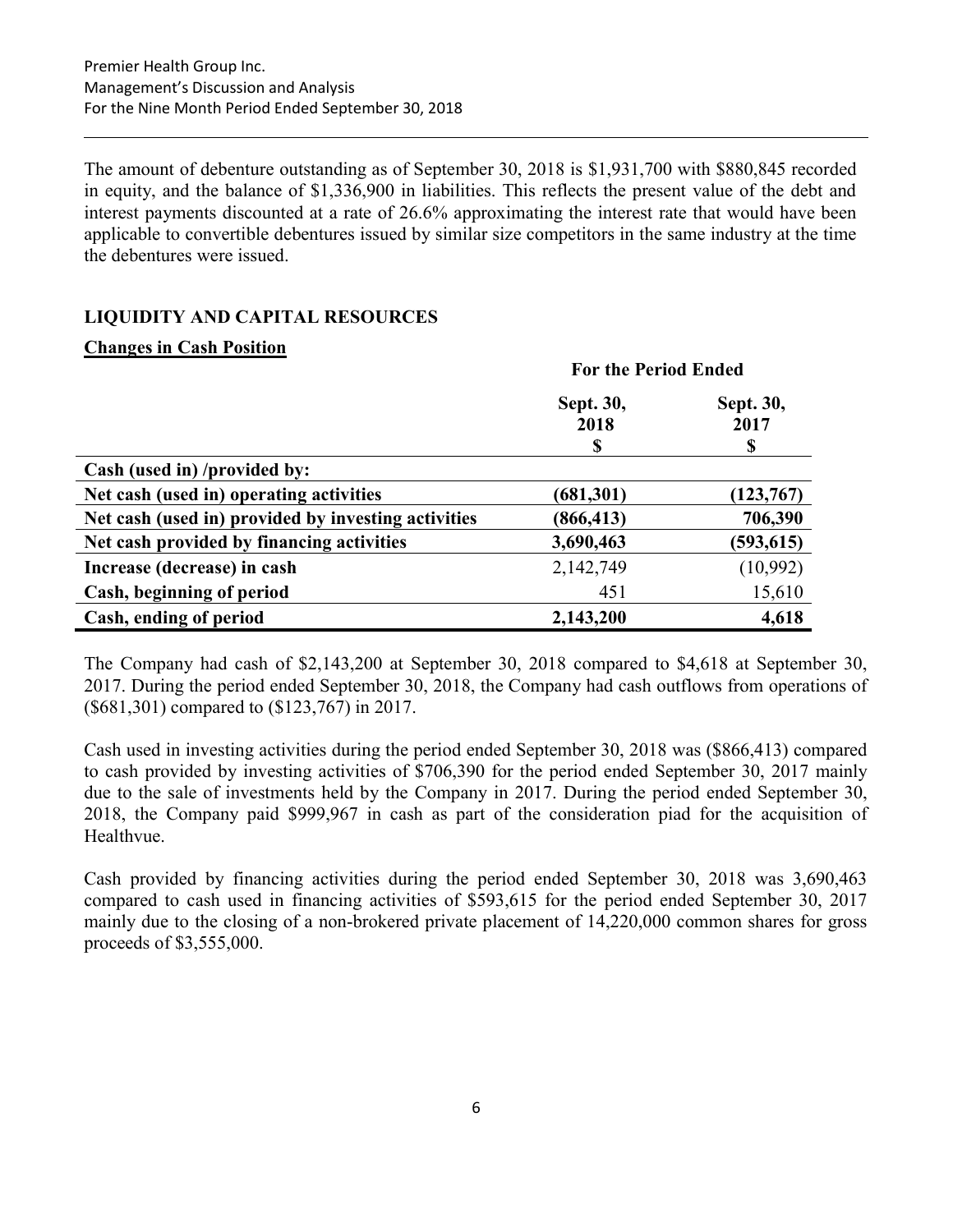|                           | Dec. 31 | Sep. 30    | <b>Jun. 30</b> | <b>Mar. 31</b> | Dec. 31    | Sep. 30   | <b>Jun. 30</b> | <b>Mar. 31</b> |
|---------------------------|---------|------------|----------------|----------------|------------|-----------|----------------|----------------|
|                           | 2018    | 2018       | 2018           | 2018           | 2017       | 2017      | 2017           | 2017           |
|                           | \$      | \$         | \$             | \$             | \$         | \$        | \$             | \$             |
| <b>Financial results:</b> |         |            |                |                |            |           |                |                |
| Net income (loss)         |         | (713, 616) | (167, 316)     | (166, 700)     | (145, 539) | (29, 608) | 22,312         | 224,927        |
| Basic income              |         |            |                |                |            |           |                |                |
| (loss) per share          |         | (0.02)     | (0.01)         | (0.00)         | (0.00)     | (0.00)    | 0.00           | 0.01           |

# SELECTED QUARTERLY INFORMATION

# OFF-BALANCE SHEET ARRANGEMENTS

The Company has no off-balance sheet arrangements.

# PROPOSED TRANSACTIONS

There are no proposed transactions that have not been disclosed herein other than as follows:

On May 1, 2018, the Company entered into a share purchase agreement (the "Purchase Agreement") with the Company's CEO, who is also the former sole shareholder of Clinicas (the "Purchaser"). The Purchase Agreement was entered into as a prerequisite to entering into an acquisition agreement that may result in a change of control of the Company. The terms of the Purchase Agreement are as follows:

- The Company will transfer 51% of the shares of Clinicas to the Purchaser immediately on the closing date and transfer the remaining 49% of the shares of Clinicas of when the Company has satisfactory replacement assets in place to satisfy corporate law requirement to maintain a business undertaking at all time, as well as continue to qualify for Listing on the Canadian Securities Exchange. See Note 18 for potential acquisition and change of control.
- The Purchaser will forgive the convertible debenture of US \$1,500,000 and all accrued interest proportionally to the shares of Clinicas transferred (Note 10).

This Purchase Agreement constitutes a discontinued operation involving the loss of control of Clinicas by the Company as at December 31, 2017. As a result, all of the assets and liabilities of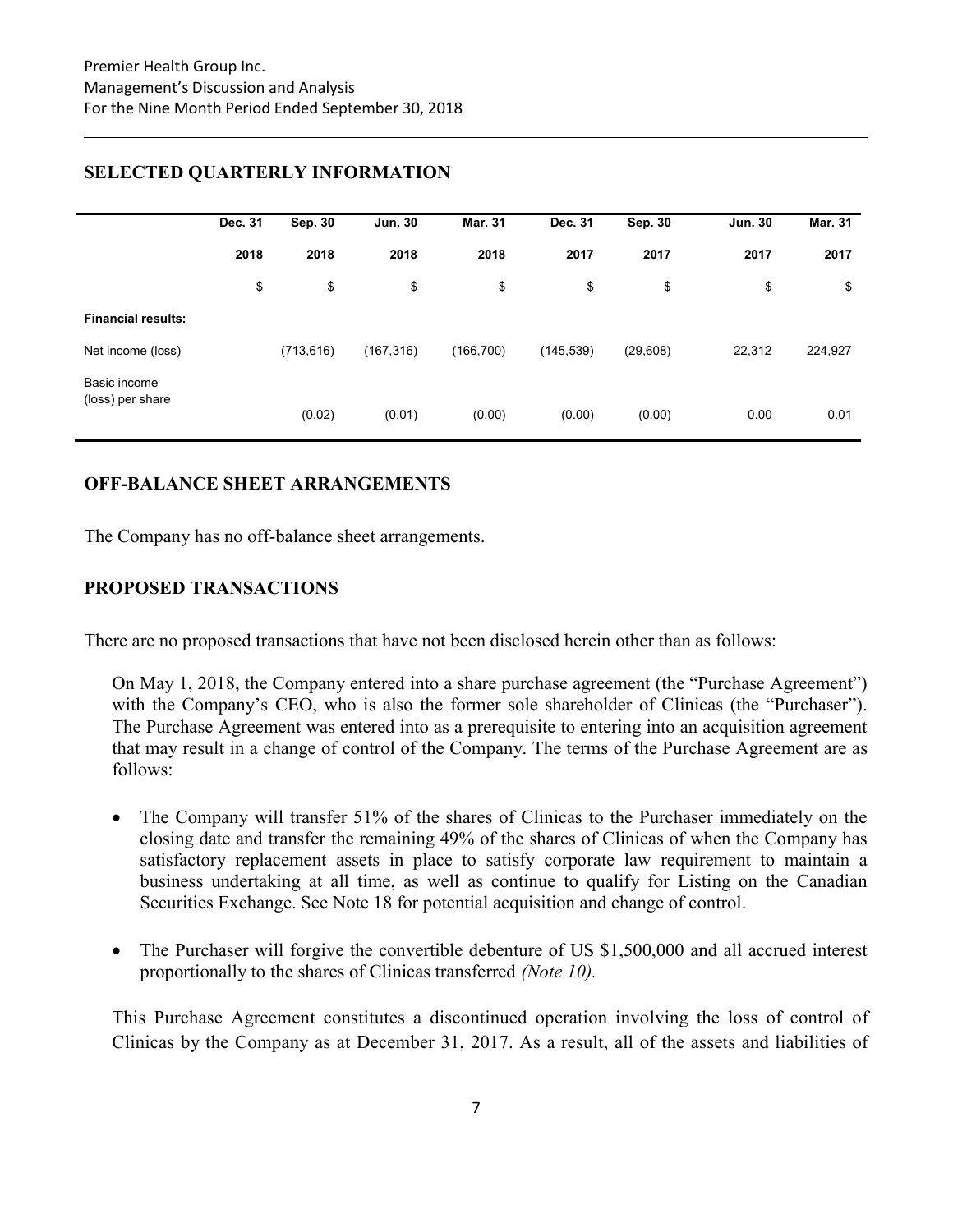Clinicas have been classified as held-for-sale as at September 30, 2018. This resulted in a net liability of \$108,010 from discontinued operation as at September 30, 2018.

The revenues and expenses of Clinicas have been determined to be a discontinued operation by the Company, and as a result, have been disclosed separately on the statement loss and comprehensive loss.

Revenues and expenses from Clinicas are as follows:

|                                             | Sept. 30,      | Sept. 30,      |
|---------------------------------------------|----------------|----------------|
|                                             | 2018           | 2017           |
| <b>REVENUE</b>                              | \$<br>168,979  | \$<br>238,344  |
| <b>EXPENSES</b>                             |                |                |
| Advertising                                 | 10,456         | 18,192         |
| Amortization (Note 7)                       | 23,196         | 12,340         |
| Leasehold improvements written off (Note 7) | 8,243          |                |
| Bank charges an interest                    | 13,277         | 15,680         |
| Consulting fees (Note 11)                   | 12,138         | 13,304         |
| Insurance                                   | 4,838          | 5,026          |
| Office and Administration                   | 28,379         | 33,718         |
| Professional fees                           | 14,883         | 15,393         |
| Rent                                        | 12,465         | 57,844         |
| Repair and maintenance                      | 2,894          | 9,430          |
| Wages and related expenses                  | 91,607         | 113,686        |
| Other expenses                              | 14,948         | 1,413          |
| <b>Loss from discontinued operations</b>    | \$<br>(68,345) | \$<br>(57,682) |

#### SHARE CAPITAL

(a) Authorized: unlimited common shares without par value

(b) Issued and Outstanding: The Company has 61,164,031 common shares issued as of the date of this report.

On August 1, 2018, the Company issued 12,000,000 common shares at a price of \$0.25 for the business acquisition of HealthVue Ventures Ltd.

On July 25, 2018, the Company announced the closing of a non-brokered private placement of 14,220,000 common shares for gross proceeds of \$3,555,000 (\$0.25 per common share).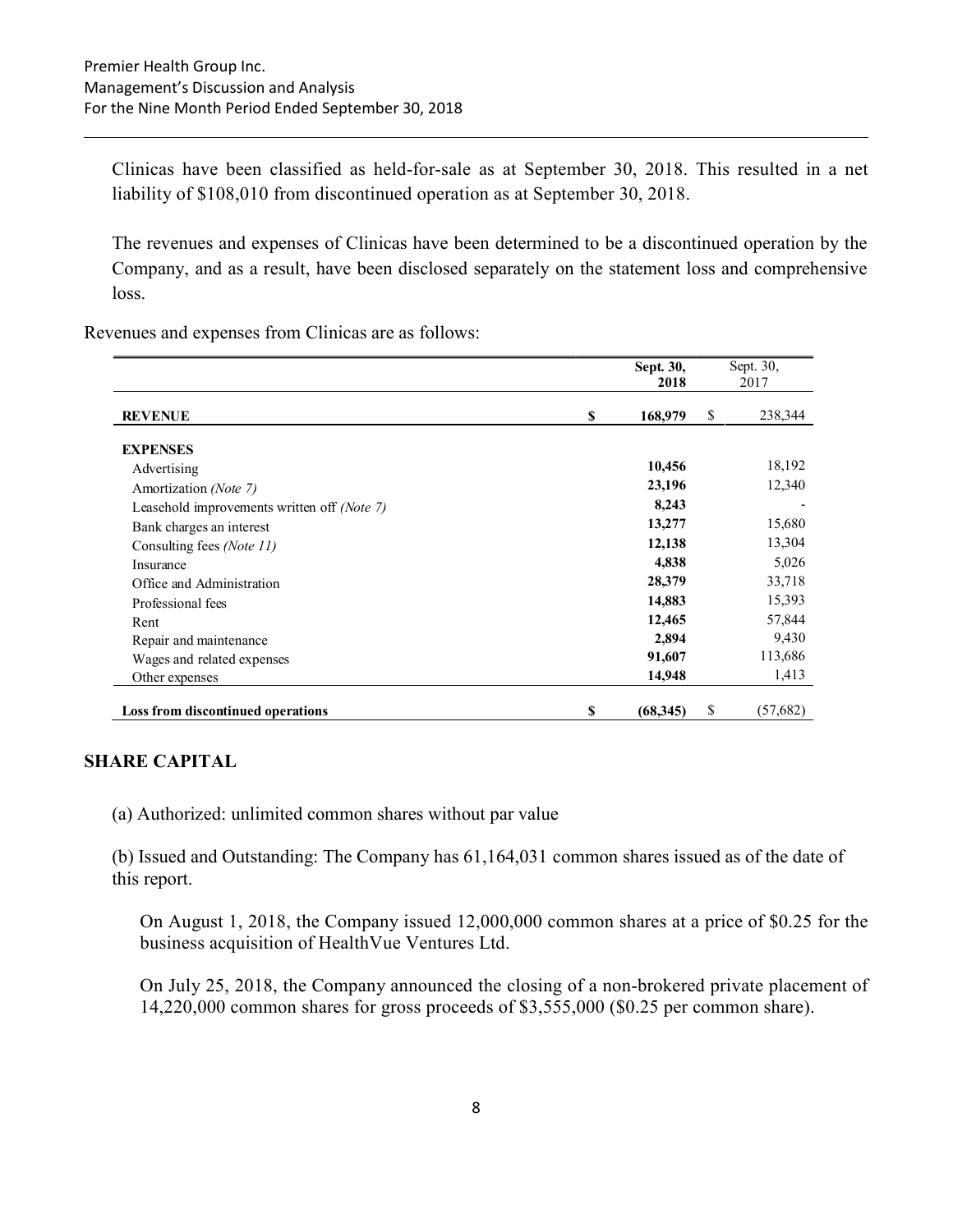On September 20, 2017, the Company issued 200,000 common shares at a price of \$1 per share for debt settlement of \$200,000 (US \$145,520). The debt settled was a portion of the interest accrued on the convertible note.

On September 20, 2017, the Company issued 7,000 common shares at a price of \$1 per share to the CFO of the Company, for cash.

On May 9, 2016, the Company cancelled 100 incorporation shares and issued 14,403,698 common shares to the Web Watcher Systems Ltd. Shareholders under the Plan of Arrangement.

On May 9, 2016, pursuant to an agreement dated August 27, 2015 with Winston Ventures Inc. ("Winston") a company owned and controlled by Gary Brown, the Company issued 20,000,000 common shares to Winston in exchange for 4,000,000 shares of Moag Copper Gold Resources Inc. ("MOG").

On May 9, 2016, the Company issued 200,000 units in consideration for 1,000,000 shares of CENTRIC HEALTH CORP., symbol CHH on the TSX. Each unit consists of one share and one share purchase warrant (the "Warrant") of the Company. Each warrant shall entitle the holder to purchase one common share of the Company at a price of \$1.50 per share for a period of two years from date of issuance. Based on the trading value of CHH shares the value of the units is \$250,000.

On May 9, 2016, pursuant to a private placement agreement for \$200,000 dated February 5, 2016, the Company issued 133,333 units at a price of \$1.50 per unit. Each unit consists of one share and one share purchase warrant (the "Warrant") of the Company. Each warrant entitles the holder to purchase one common share of the Company at a price of \$1.50 per share for a period of two years from date of issuance.

(c) Share Purchase Warrants

The following is a summary of warrant activities during the period ended September 30, 2018:

|                                         | Number of<br>Warrants    | <b>Weighted Average</b><br><b>Exercise Price</b> |  |  |
|-----------------------------------------|--------------------------|--------------------------------------------------|--|--|
| Outstanding, December 31, 2016 and 2017 | 333,333                  | 1.50                                             |  |  |
| Cancelled                               | (333, 333)               | $4.50^{\circ}$                                   |  |  |
| Outstanding, September 30, 2018         | $\overline{\phantom{0}}$ |                                                  |  |  |

As at September 30, 2018, no warrants were outstanding.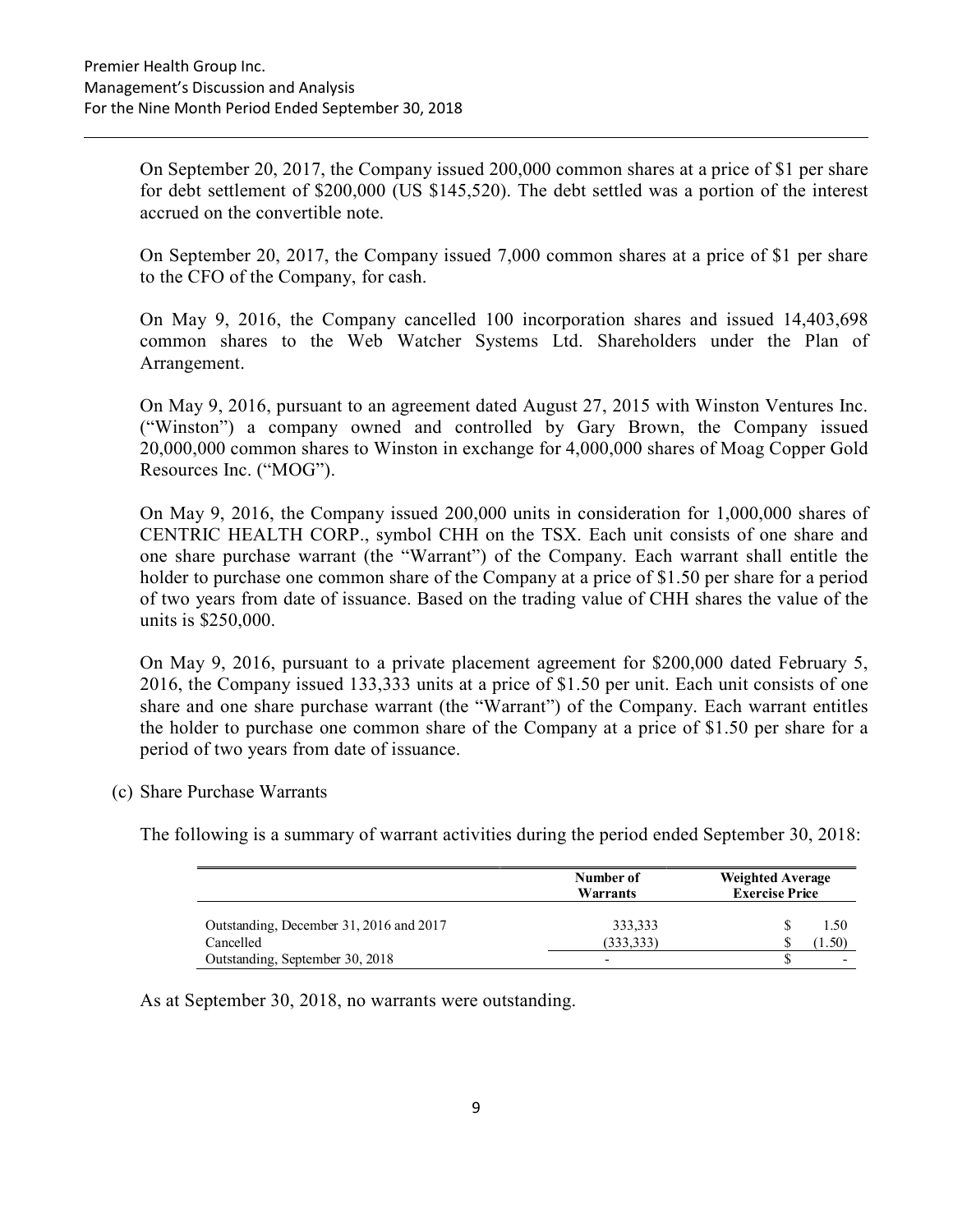# (d) Escrow Shares

As at September 30, 2018, the Company has 26,700,000 common shares held in escrow.

Escrow shares will be released as follows:

- 3,180,000 shares on May 28, 2018, and the same amount released each six months thereafter until the last 3,180,000 are released on November 16, 2020.
- 1,800,000 shares on January 30, 2019, and the same amount released each six months thereafter until the last 1,800,000 are released on July 18, 2021.

# (e) Stock Options:

The Company has adopted an incentive stock option plan (the "Option Plan") which provides that the Board of Directors of the Company may from time to time, in its discretion, and in accordance with the applicable stock exchange's requirements, grant to directors, officers, employees and consultants to the Company, non-transferable options to purchase common shares. Pursuant to the Option Plan, the number of common shares reserved for issuance will not exceed 10% of the issued and outstanding common shares of the Company. Options granted under the Option Plan can have a maximum exercise term of 5 years from the date of grant. Vesting terms will be determined at the time of grant by the Board of Directors.

The following grants were made during the nine month period ended September 30, 2018:

On August 13, 2018, 3,200,000 options were granted to consultants and officers of the Company, exercisable at of \$0.50 per share. The options shall vest 4 months after the grant and have a five-year expiry date from the date of grant. The fair value of the options at grant date was \$787,041, of which \$309,655 was recorded in the period ended September 30, 2018 based on vesting periods.

On August 13, 2018, 800,000 options were granted to employees of the Company, exercisable at \$0.50 per share. The options shall vest 25% every 6 months, commencing on February 13, 2019. The options have a five-year expiry date from the date of grant. The fair value of the options at grant date was \$196,760 of which \$26,734 was recorded in the period ended September 30, 2018 based on vesting periods.

The option pricing model used an average risk-free rate of 2.19%, estimated life of 5 years, volatility of 100% and dividend yield of 0%.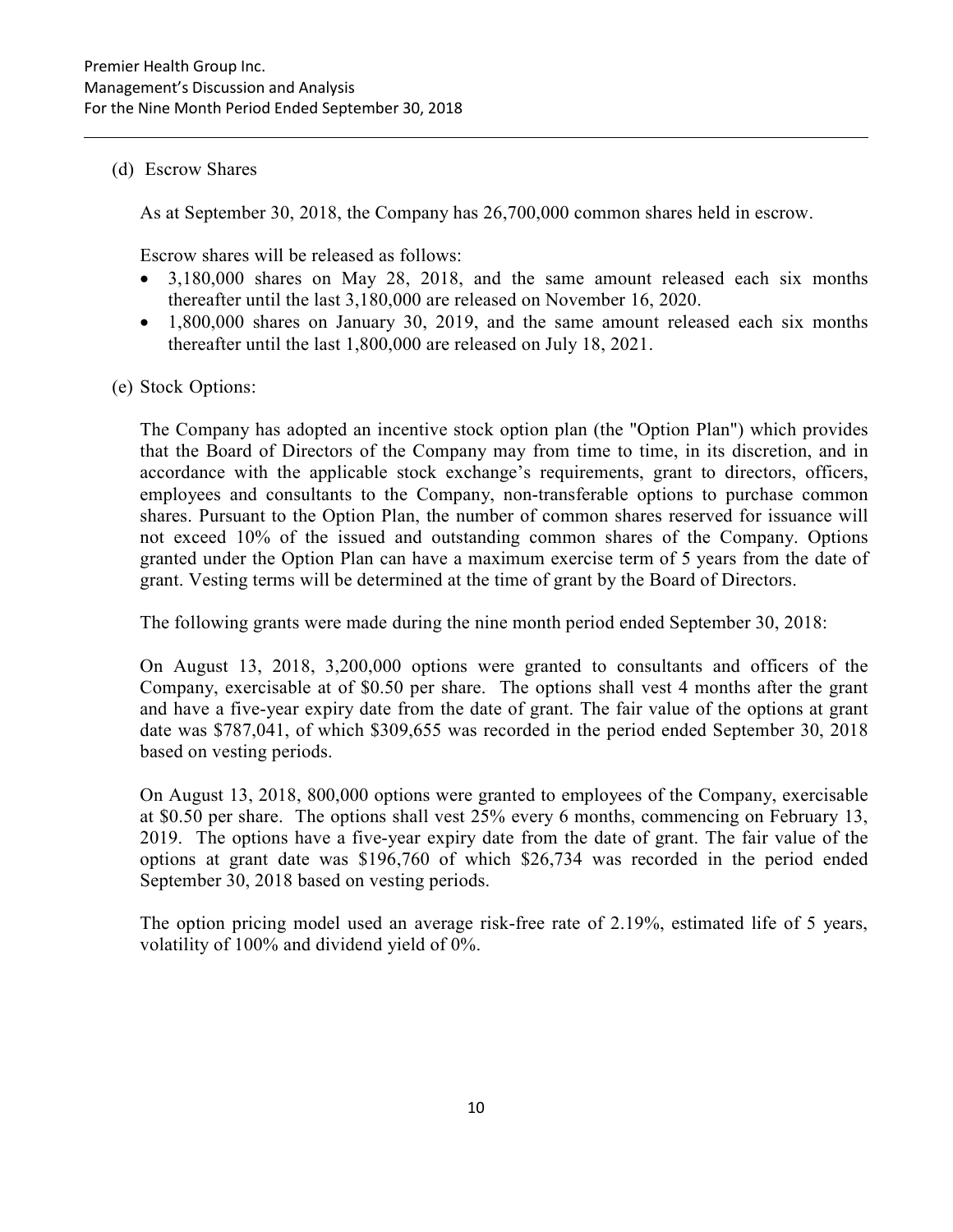| Expiry                                      |     | Exercise<br>Price | Dec.31, 2017 | Granted    | Exercised | Expired /<br>Cancelled   | September 30,<br>2018 | Exercisable |
|---------------------------------------------|-----|-------------------|--------------|------------|-----------|--------------------------|-----------------------|-------------|
| August 13, 2018                             | - S | 0.50              |              | 4,000,000  |           |                          | 4,000,000             |             |
| Total                                       |     |                   |              | 4,000,000  |           |                          | 4,000,000             |             |
| Weighted average exercise price             |     |                   |              | \$<br>0.50 |           | $\overline{\phantom{a}}$ | \$<br>0.50            |             |
| Weighted average remaining contractual life |     |                   |              |            |           |                          | 4.87 years            |             |

#### Summary of stock option activity:

# CAPITAL DISCLOSURES

The Company's future capital requirements will depend on many factors, including, among others, its ability to earn cash flow from operations. Should the Company wish to pursue current and future business opportunities, additional funding will be required. If additional funds are raised through the issuance of equity securities, the percentage ownership of current shareholders will be reduced and such equity securities may have rights, preferences, or privileges senior to those of the holders of the Company's common stock. No assurance can be given that additional financing will be available, or that it can be obtained on terms acceptable to the Company and its shareholders. If adequate funds are not available, the Company may not be able to meet its contractual requirements.

#### FINANCIAL INSTRUMENTS AND RISK MANAGEMENT

The Company's financial instrument consist of cash, accounts receivable, accounts payable, amounts due from and to related parties, notes receivable, loans payable, net liabilities from discontinued operations and the convertible debenture.

The Company's cash and marketable securities are measured at fair value under the fair value hierarchy based on level one quoted prices in active markets for identical assets or liabilities. The Company's accounts receivables, accounts payable, amounts due and from related parties, note receivable and loans payable have amortized costs that approximate their fair value due to their short terms to maturity. The net liabilities from discontinued operations are recorded at fair value due to their short-term to maturity. The Company's other financial instruments, being the convertible debenture, is measured at amortized cost.

The Company's risk exposures and the possible impact of these expenses on the Company's financial instruments are summarized below: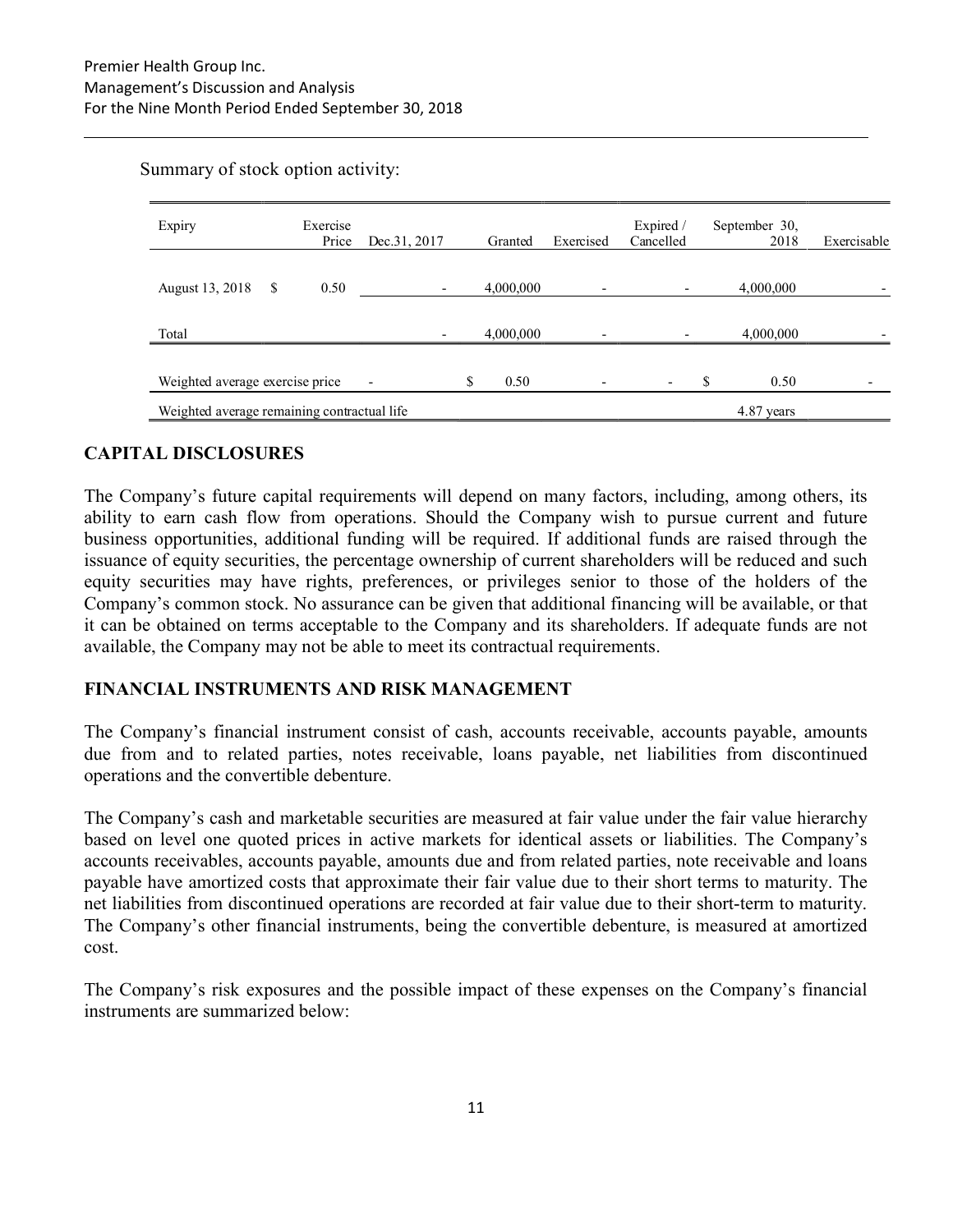# Credit Risk

Credit risk is the risk that one party to a financial instrument will cause a loss for the other party by failing to discharge an obligation. As of September 30, 2018, the Company is exposed to credit risk to the extent that its clients become unable to meet their payment obligations. Trade receivables include amounts receivables from the sale of services and GST receivables.

#### Liquidity Risk

Liquidity risk is the risk that an entity will encounter difficulty in meeting obligations associated with financial liabilities. The Company's approach to managing liquidity risk is to ensure that it will have sufficient liquidity to meet liabilities when due.

# Market Risk

Market risk is the risk of loss that may arise from changes in market factors such as interest rates, foreign exchange rates, and commodity and equity prices.

#### a) Interest rate risk

Interest risk is the risk that the fair value or future cash flows will fluctuate as a result of changes in market risk. The Company's sensitivity to interest rates is insignificant.

#### b) Currency risk

Currency risk is the risk that the fair value or future cash flows of a financial instrument denominated in a foreign currency will fluctuate because of changes in foreign exchange rates. The Company operates internationally, which gives rise to the risk that cash flows may be adversely impacted by exchange rate fluctuations. Amounts subject to currency risks are primarily cash, accounts receivable, accounts payable and loans that are held in foreign currency. In addition, the Company holds convertible debentures which are denominated in US Dollars. A change in foreign currency exchange rates can have an impact on net income and comprehensive income. As a result, the Company is exposed to foreign exchange rate risk with respects to the US Dollar and the Dominican Peso. As at September 30, 2018, the Company had net financial liabilities denominated in foreign currencies of approximately \$1,320,000. A 10% change in the value of the Dominican Peso versus the Canadian dollar would give rise to a gain or loss of approximately \$10,800, and a 10% change in the value of the US Dollar versus the Canadian dollar would give rise to a gain or loss of approximately \$132,000. The Company has not entered into any foreign exchange contracts to hedge this risk.

c) Price risk

The Company is exposed to price risk with respect to equity prices, since the Company possesses investments in publicly traded securities. The Company closely monitors those prices to determine the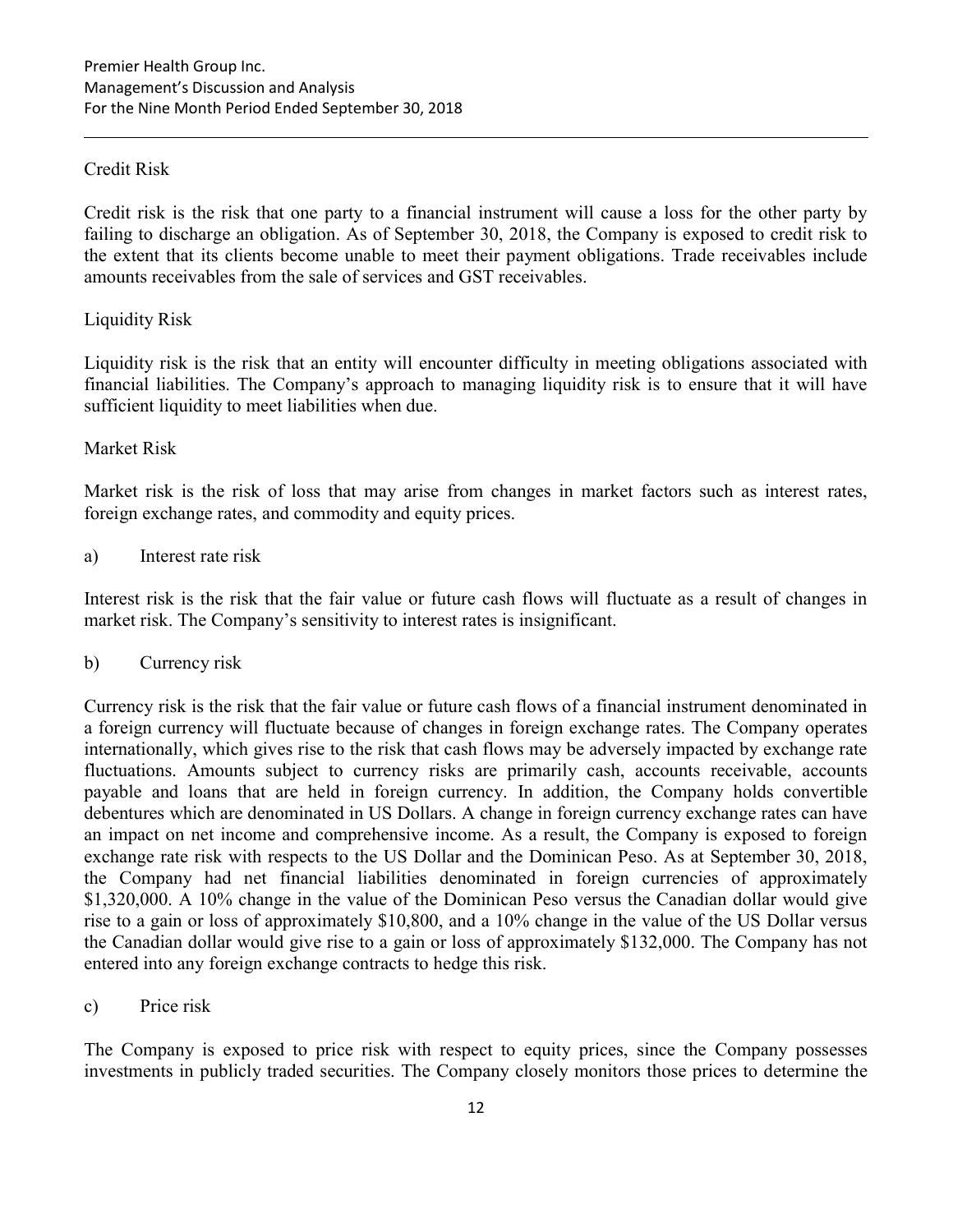appropriate course of action to be taken. The maximum exposure to the Company is the fair value of its marketable securities, which have been recorded at \$1.

# RELATED PARTY TRANSACTIONS

Key management personnel are those persons having authority and responsibility for planning, directing and controlling the activities of the Company, directly or indirectly. Key management personnel include the Company's executive officers and Board of Director members.

The aggregate values of transactions relating to key management personnel were as follows:

|                                                                                        | Sept. 30, 2018 | Sept. 30, 2017 |                 |
|----------------------------------------------------------------------------------------|----------------|----------------|-----------------|
| Management fees to the former CFO                                                      | 21,000         |                | 22,500          |
| Administration fees paid to a company owned by the former CFO                          | 3.000          |                | 4.500           |
| Rent paid to a company owned by the former CFO                                         | 3.000          |                | 5,250           |
| Salaries paid to the new CEO                                                           | 60,000         |                |                 |
| Salaries paid to the COO                                                               | 25,000         |                |                 |
| Consulting fees to the former CEO, included in loss from discontinued operations (Note |                |                |                 |
| 12)                                                                                    | 12.138         |                | $13.30^{\circ}$ |
| Stock based compensation                                                               | 174.181        |                |                 |
| Accretion and interest expense on convertible debenture to the former CEO (Note 10)    | 230.959        |                | 224.96.         |

As at September 30, 2018, the Company had \$64,254 (December 31, 2017 - \$179,142) due from the CFO and a company owned by the CFO. The CFO is also a director of the Company. This amount will be repaid to the Company, commencing April 1, 2018 at \$5,000 per month; with the entire amount to be paid by October 1, 2019. Interest of 6.5% will be accrued. As a result, as at September 30, 2018, \$60,000 (December 31, 2017 - \$45,000) has been recorded as a current asset, with the remaining \$4,254 (December 31, 2017 - \$134,142) recorded as a long-term asset.

During the year ended December 31, 2017, the Company issued 200,000 common shares with a fair value of \$200,000 to settle related party debt of \$200,000. This debt resulted from the interest payable to the former CEO on the convertible debenture, and was purchased by certain shareholders of the Company, and then settled for shares. (Note 10).

As at September 30, 2018, the Company has a convertible debenture valued at \$1,336,900 (December 31, 2017 - \$1,189,180) to the former CEO, who is also a director and significant shareholder of the Company. As at September 30, 2018 \$177,320 (December 31, 2017- \$45,425) of accrued interest on this debenture is included in accounts payable and accrued liabilities. During the nine months period ended September 30, 2018, \$107,881 of accretion expense, and \$123,078 of interest expense, for a total of \$230,959 was recorded as accretion and interest expense (2017 - \$224,963). (Note 10).

As at September 30, 2018, the Company had \$291,388 owing to the former CEO, who is also a director and significant shareholder of the Company (the former sole shareholder of Clinicas) (December 31, 2017 \$51,267). This amount is included in the net liabilities from discontinued operations as at September 30, 2018 and December 31, 2017.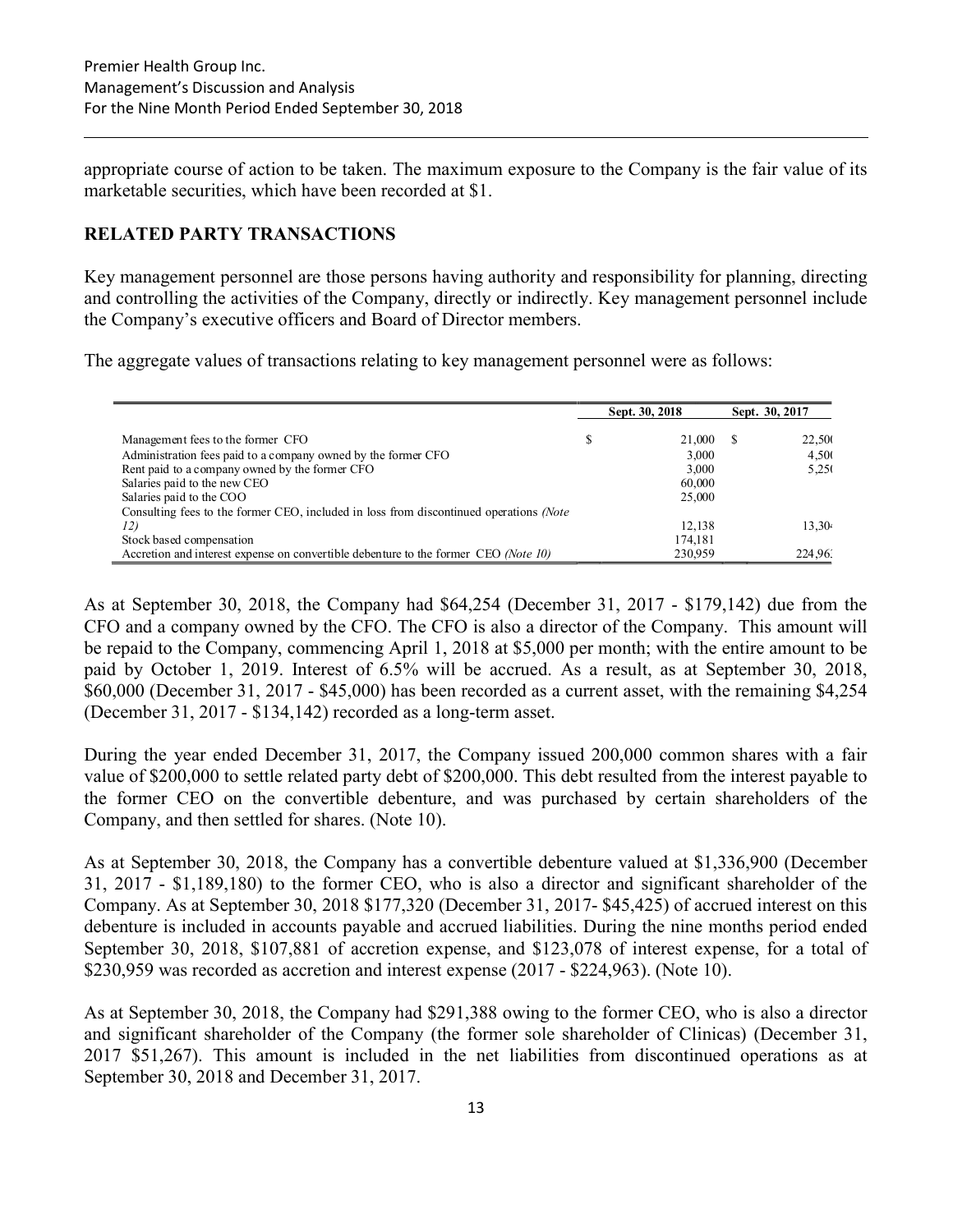As at September 30, 2018 and December 31, 2017, the Company had \$220,000 receivable from a company partially owned by the former CFO of the Company. As at December 31, 2017, this note had no terms of repayment. Subsequent to September 30, 2018, this note was converted into a convertible promissory note, with accrued interest of 6.5% per annum, payable on April 1, 2019. The Company has the right to convert this promissory note at any time at \$0.25 per share.

# RISKS AND UNCERTAINTIES

These statements represent the Company's intentions, plans, expectations and beliefs as of the date hereof, and are subject to risks, uncertainties and other factors of which many are beyond the control of the Company.

Prior to making an investment decision, investors should consider the investment risks set out below and those described elsewhere in this document, which are in addition to the usual risks associated with an investment in a business at an early stage of development. The directors of the Company consider the risks set out below to be the most significant to potential investors in the Company but are not all of the risks associated with an investment in securities of the Company. If any of these risks materialize into actual events or circumstances or other possible additional risks and uncertainties of which the directors are currently unaware, or which they consider not to be material in relation to the business, actually occur, the Company's assets, liabilities, financial condition, results of operations (including future results of operations), business and business prospects, are likely to be materially and adversely affected. In such circumstances, the price of the Company's securities could decline, and investors may lose all or part of their investment.

#### Dependence on Key Personnel

The success of the Company is largely dependent on the performance of its key senior management employees. Failure to retain key employees and to attract and retain additional key employees with necessary skills could impact the Company's growth and profitability. The departure or death of certain members of the executive team could have an adverse effect on the Company.

#### Cybersecurity

With the Company's focus on the use of online applications, mobile technologies and cloud computing, comes an increase in cybersecurity risk. The potential consequences can range from unauthorized access to sensitive or personal information to causing operational disruption. Such an event could compromise the Company's confidential information as well as that of the Company's patients and third parties with whom the Company interacts and may result in the inability to process patient transactions, remediation costs, loss of revenue, reputation damage, additional regulatory scrutiny and litigation.

#### Reliance on third party service providers

The Company relies on third-party service providers to perform or support critical operations such as IT and EMR (electronic medical records) maintenance. In an event that these vendors and/or partners discontinue service, the Company would need to replace these providers. In doing so, the Company may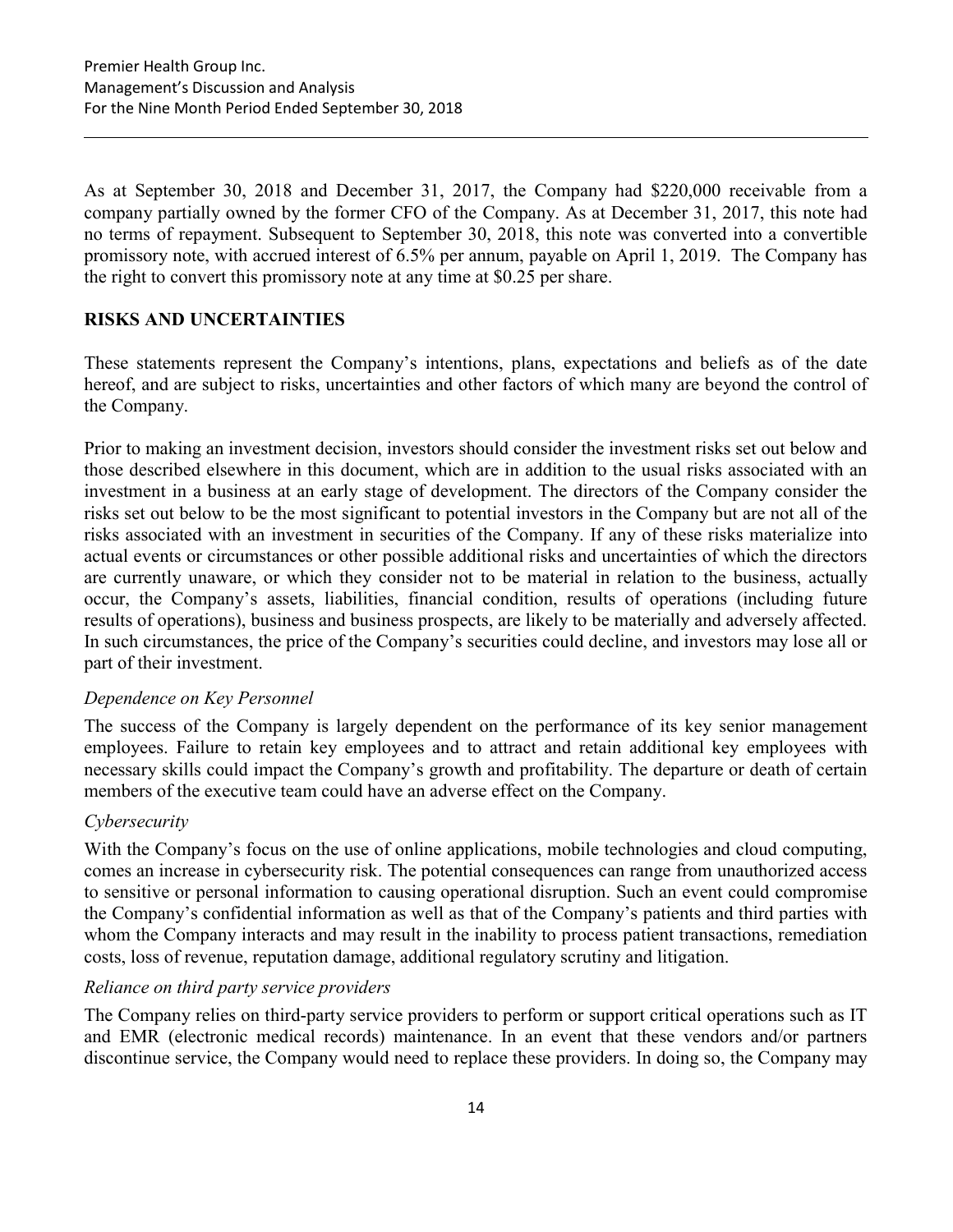incur additional costs or experience temporary interruptions in its business as it explores alternate providers.

#### Risks Related to Investments

The Company intends to expand its operations and business by investing in additional businesses, products or technologies. Investments may involve a number of special risks, including diversion of management's attention, failure to retain key personnel, unanticipated events or circumstances, and legal liabilities. In addition, there can be no assurance that the businesses, products or technologies, if any, will achieve anticipated revenues and income. Investments could also result in potentially dilutive issuances of equity securities. The failure of the Company to manage its investment strategy successfully could have a material adverse effect on the Company's business, results of operations and financial condition.

#### General Healthcare Regulation

Due to the public and complex nature of healthcare in Canada, the Company's businesses operate in an environment in which government regulations and funding play a key role. Decisions made regarding such funding are largely beyond the businesses' control. Any change in governmental regulation, delisting of services, and licensing requirements relating to healthcare services, or their interpretation and application, could adversely affect the business, financial condition and results of operations of these business units. In addition, the Company could incur significant costs in the course of complying with any changes in the regulatory regime. Non-compliance with any existing or proposed laws or regulations could result in audits, civil or regulatory proceedings, fines, penalties, injunctions, recalls or seizures, any of which could adversely affect the reputation, operations or financial performance of the Company.

# Uncertainty of Liquidity and Capital Requirements

The future capital requirements of the Company will depend on many factors, including the number and size of acquisitions consummated, rate of growth of its client base, the costs of expanding into new markets, the growth of the market for healthcare services and the costs of administration. In order to meet such capital requirements, the Company may consider additional public or private financing (including the incurrence of debt and the issuance of additional common shares) to fund all or a part of a particular venture, which could entail dilution of current investors' interest in the Company. There can be no assurance that additional funding will be available or, if available, that it will be available on acceptable terms. If adequate funds are not available, the Company may have to reduce substantially or otherwise eliminate certain expenditures. There can be no assurance that the Company will be able to raise additional capital if its capital resources are depleted or exhausted. Further, due to regulatory impediments and lack of investor appetite, the ability of the Company to issue additional common shares or other securities exchangeable for or convertible into common shares to finance acquisitions may be restricted.

#### Shortage of Healthcare Professionals

Due to the ongoing shortage of certain professional medical personnel in Canada, as the Company continues to grow its operations, it may experience difficulty in recruiting physicians, nurses and other healthcare practitioners. As a result, this may adversely impact the business, financial condition and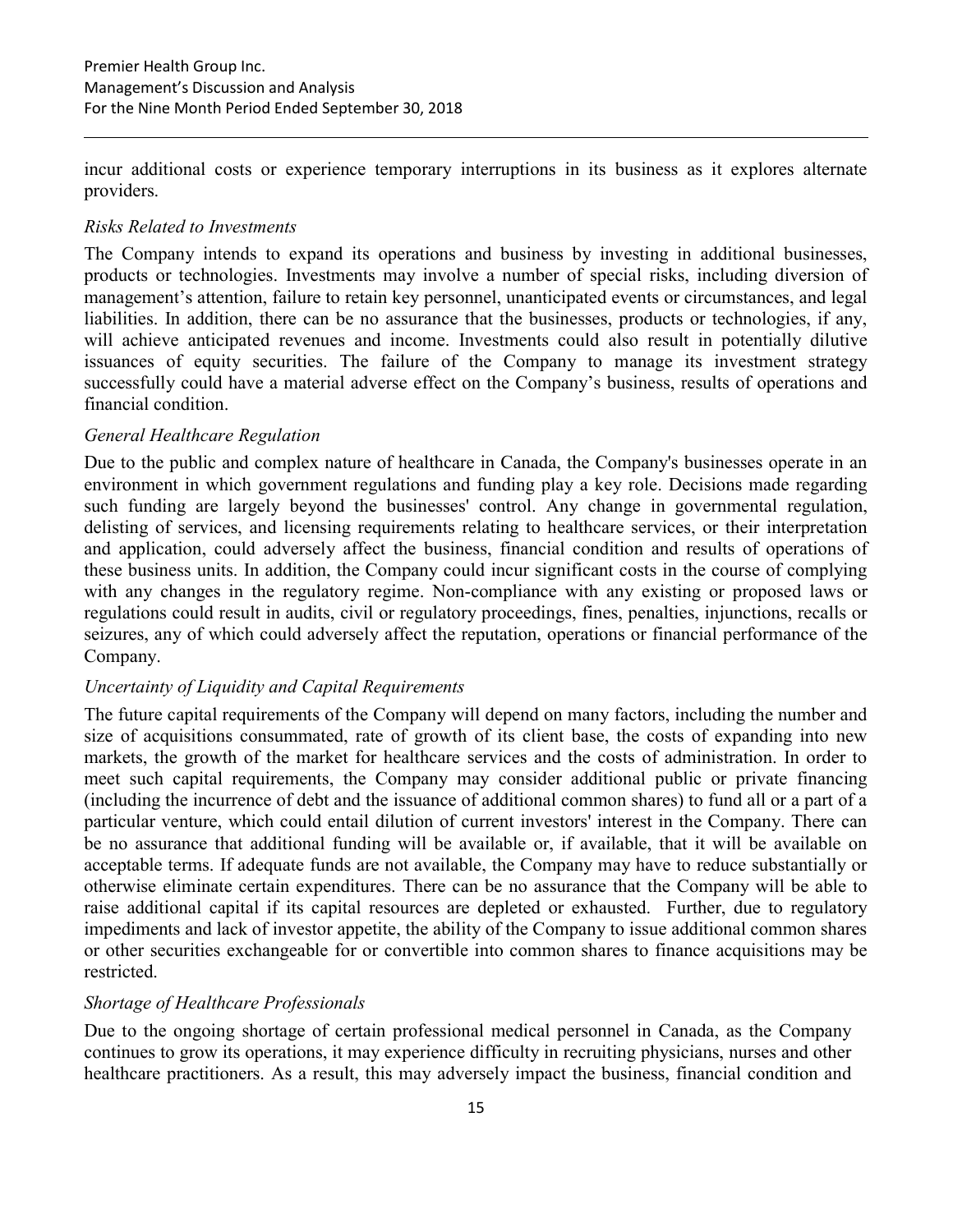#### results of operations.

#### Confidentiality of Personal and Health Information –

Given the nature of the business, the Company and its subsidiaries' employees are privy to sensitive information, such as medical histories, on clients. Although the Company has clear policies  $\&$ procedures in place, there can be no assurance that these are sufficient to address the privacy concerns of existing and future clients. In the event that a breach of confidentiality takes place, the Company could be liable for damages or for criminal fines or penalties.

#### Competition

There can be no assurance that the Issuer will successfully differentiate its current and proposed services from the services of its competitors, or that the marketplace will consider the products and services of the company to be superior to competing services.

#### Limited Location

All the Company's current revenues will be derived from its HealthVue clinics located in the Province of British Columbia, Canada. Consequently, the Company's performance will depend on establishing market acceptance of its clinics and services. Any reduction in anticipated future demand or anticipated future sales of these services or any increase in competition or changes to economic or other factors impacting that market could have a material adverse effect on the company's business prospects, operating results, or financial condition.

#### Legislative, Insurance, Compliance Costs, Regulatory Action and Environment

To comply with various increasing and complex regulatory reporting and standards involves significant cost. Changes to securities regulatory standards, account policy, and compliance reporting could place an additional expense burden on the Company. Insurers may increase premiums as the Company's business continue to grow so future premiums for the Company's insurance policies, including directors' and officers' insurance policies, could be subject to increase.

#### Uninsured Risks

The Company may carry insurance to protect against certain risks in such amounts as it considers adequate. Risks not insured against include lost records, loss or damage or other hazards against which such corporations cannot insure or against which they may elect not to insure.

#### Conflicts of Interest

Certain of the directors of the Company also serve as directors and/or officers of other reporting and private companies. Consequently, there are no known conflicts but there exists the possibility for such directors to be in a position of conflict. Any decision made by such directors involving the Company will be made in accordance with their duties and obligations to deal fairly and in good faith with the Company and such other companies. In addition, such directors will declare, and refrain from voting on, any matter in which such directors may have a conflict of interest.